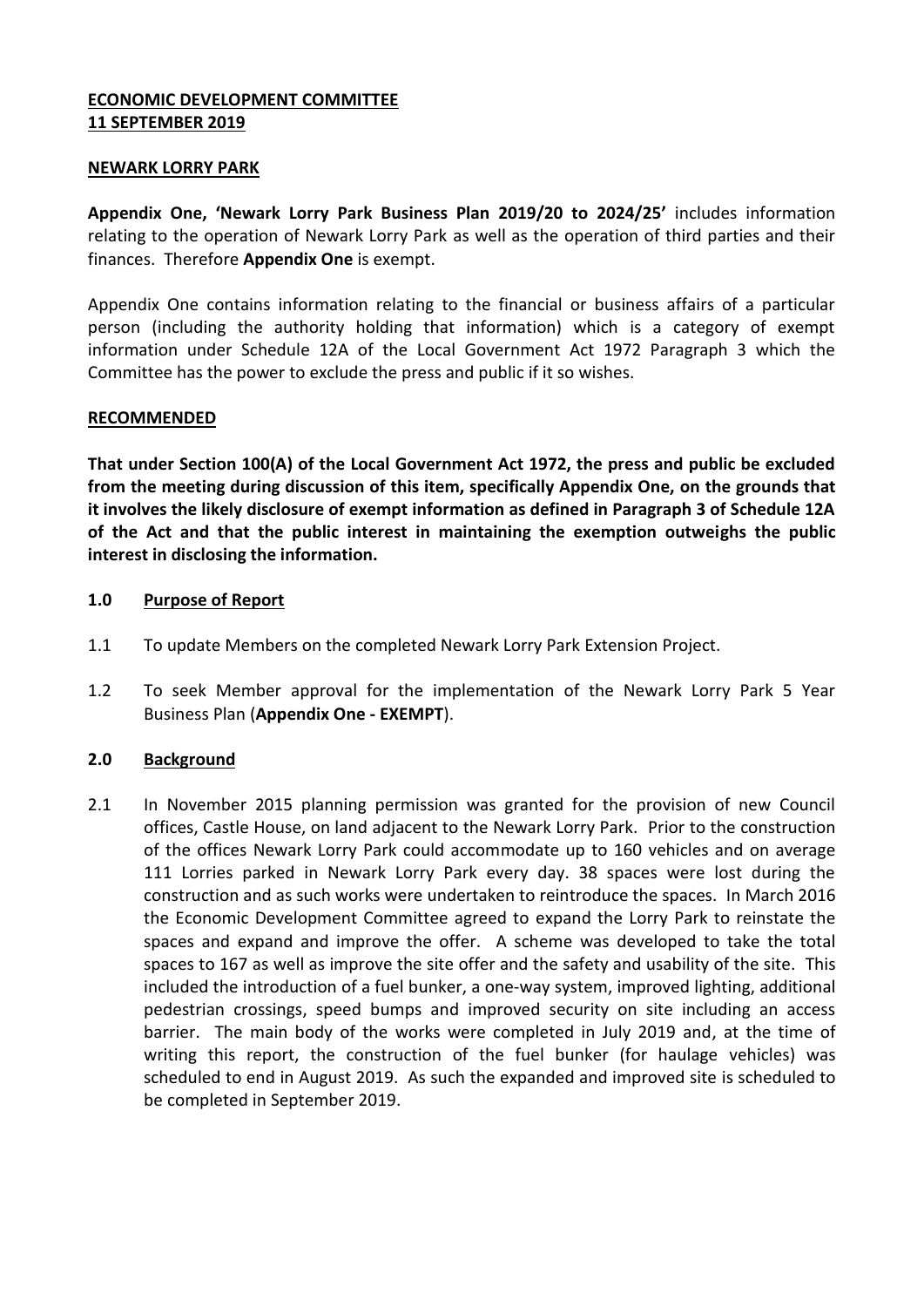|                   | <b>Timeline</b>                                                             |
|-------------------|-----------------------------------------------------------------------------|
| <b>March 2016</b> | 38 spaces were lost in the Lorry Park due to the building of Castle House   |
|                   | and the Economic Development Committee agreed to expand the Lorry           |
|                   | Park to reinstate the spaces and expand the offer.                          |
| <b>March 2017</b> | The scheme was approved by Economic Development Committee.                  |
| <b>March 2018</b> | The scheme developed following approval in March 2017. It was reviewed      |
|                   | by officers and developed to allow improved health and safety on site. This |
|                   | plan was approved by Economic Development Committee.                        |
| June 2018         | The scheme plans and associated capital spend were agreed by Economic       |
|                   | Development Committee and approved by Policy & Finance Committee in         |
|                   | Sept.                                                                       |

2.2 The vision for Newark Lorry Park is to offer secure, high quality parking for Lorries, HGVs and coaches as well as provide for the wellbeing of drivers through the provision of quality facilities. Our aim is to provide users of the Lorry Park with a safe and secure site in a central and easily accessible location for day and overnight parking and provide a range of quality facilities to cater for the diversity of users and in doing so secure good financial return for the Council.

# **3.0 Update**

- 3.1 This report will provide an update on three aspects of Newark Lorry Park:
	- 1. The Extension of the Lorry Park
	- 2. The Business Plan for the continued development of the Lorry Park
	- 3. The Lorry Park Café

# 3.2 **Newark Lorry Park Extension**

The project to extend Newark Lorry Park led by the Commercialisation & Major Projects Team was completed under budget and on time. The project was completed under budget with actual expenditure being £1,070,926 against a budget of £1,139,021. £68,095 will be returned to the capital budget to be spent on other capital projects. $1$  NMCN were contracted to undertake the majority of the extension work. 167 spaces are now available at Newark Lorry Park and the build process was managed to ensure that parts of the lorry park stayed open throughout. This ensured there was continuity of service for users throughout the build. The safety of the Lorry Park was also improved during the project by: installing an access barrier; improving lighting; introducing speedbumps and pedestrian crossings; introducing a one-way system; and improving CCTV. These developments help maximize the income potential of the Lorry Park asset and raise the profile of the Lorry Park as a quality parking site.

The total income in 2019/20 is budgeted at £427,760 (the Lorry Park Income for 2017/18 was £310,582) and the expected total income for 2020/21 is £457,129. Based on the current income and expenditure projections, as outlined in the Business Plan, the payback period for the works is 3.75 years. $^2$  This is a reduction from the 4 years payback period estimated at the start of the project. This is predominantly due to the addition of the haulage fuel bunker to the site and planned tariff increase from £14.50 to £16.50 to reflect the improved over (to be implemented from April 2020).

1

 $1$  £59,493 contingency not required and £8,602 of savings.

 $^{2}$  The full pay back period calculated pre-project (June 2018) was 7.8 years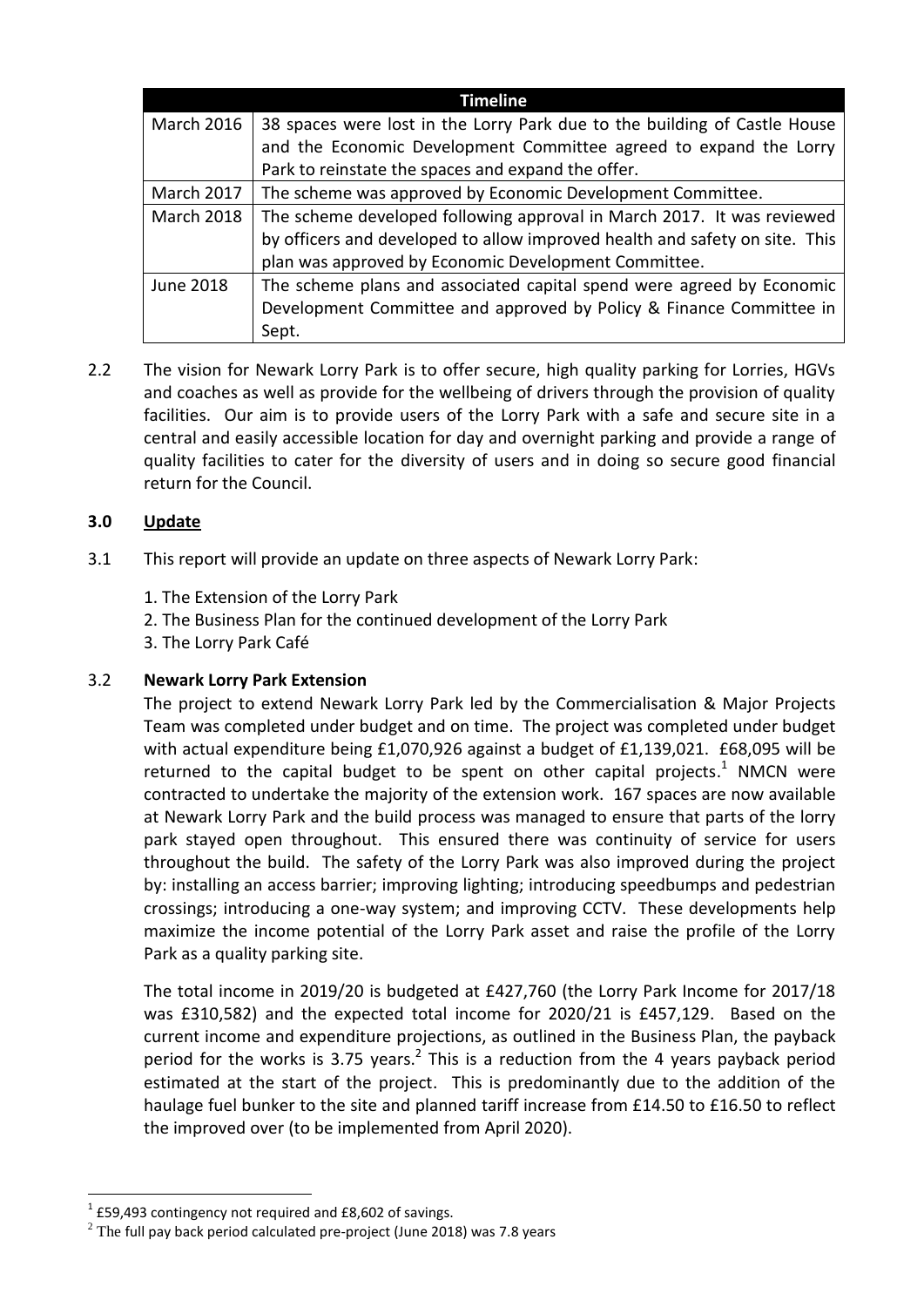Alongside the extension works, the Council leased land in the Lorry Park for the provision of a fuel bunker for haulage vehicles. Works commenced in May 2019 and, at the time of writing this report, the bunker was expected to be open to users from late September 2019. The details of the income expected from this lease are outlined in the Business Plan. The Project Risk Register will be continued until the construction of the bunker is completed.

### 3.3 **Newark Lorry Park 5 Year Business Plan**

Newark Lorry Park is an important business for the Council and therefore a Five Year Newark Lorry Park Business Plan has been created by the Commercialisation & Major Project's team in collaboration with Asset Management and Car Parks business unit. The Business Plan outlines the principles of how Newark Lorry Park will be managed over the next five years and explains how the offer at Newark Lorry Park will be developed with the aim of improving the user experience and improving the Council's financial return. The Business Plan is attached as **Appendix One**.

The following table outlines the expected income from the Lorry Park from 2020/21 to 2024/25. Please note this is dependent on the approval of the tariff increase during the 2020/21 Budget Revenue setting. All estimations are based on a capacity of 167 spaces. However, with efficient parking the Lorry Park can accommodate up to 190 vehicles. The income projections are conservatively based on 167 spaces. Members should also note the increased revenue required to run the site is a reflection of the greater pressures of more customers on site. This is also reflected in the gradual increase in R&R which is the expected consequence of the increased costs of maintaining more infrastructure, tarmac and facilities.

| <b>Description</b>                          | <b>Budget</b><br>2019/20 | <b>Proposed</b><br><b>Budget</b><br>2020/21 | <b>Proposed</b><br><b>Budget</b><br>2021/22 | <b>Proposed</b><br><b>Budget</b><br>2022/23 | <b>Proposed</b><br><b>Budget</b><br>2023/24 | <b>Proposed</b><br><b>Budget</b><br>2024/25 |
|---------------------------------------------|--------------------------|---------------------------------------------|---------------------------------------------|---------------------------------------------|---------------------------------------------|---------------------------------------------|
| Tickets                                     | £369,440                 | £376,428                                    | £468,961                                    | £520,720                                    | £560,945                                    | £587,696                                    |
| Additional<br>Income                        | £58,320                  | £80,701                                     | £81,603                                     | £82,530                                     | £85,135                                     | £88,222                                     |
| <b>Total Income</b>                         | £427,760                 | £457,129                                    | £550,564                                    | £603,250                                    | £646,080                                    | £675,918                                    |
| Income %<br>increase<br>on previous<br>year |                          | 6.9%                                        | 20.4%                                       | 9.6%                                        | 7.1%                                        | 4.6%                                        |
| Expenditure*                                | £147,940                 | £202,790                                    | £208,690                                    | £214,770                                    | £221,020                                    | £227,460                                    |
| R&R<br>Contribution                         | £15,000                  | £20,000                                     | £25,000                                     | £25,000                                     | £30,000                                     | £30,000                                     |
| <b>Total</b><br><b>Expenditure</b>          | £162,940                 | £222,790                                    | £233,690                                    | £239,770                                    | £251,020                                    | £257,460                                    |
|                                             |                          |                                             |                                             |                                             |                                             |                                             |
| <b>Expenditure</b>                          |                          |                                             |                                             |                                             |                                             |                                             |

#### **3.4 5-Year Income Projections Table** (as outlined in the Business Plan);

| <b>Expenditure</b><br>% increase<br>on previous<br><b>vear</b> | $\overline{\phantom{0}}$ | 36.7%    | 4.9%     | 2.6%     | 4.7%     | 2.6%     |
|----------------------------------------------------------------|--------------------------|----------|----------|----------|----------|----------|
| <b>Net Income</b><br>to Service                                | £264,820                 | £234,339 | £316,874 | £363.480 | £395.060 | £418,458 |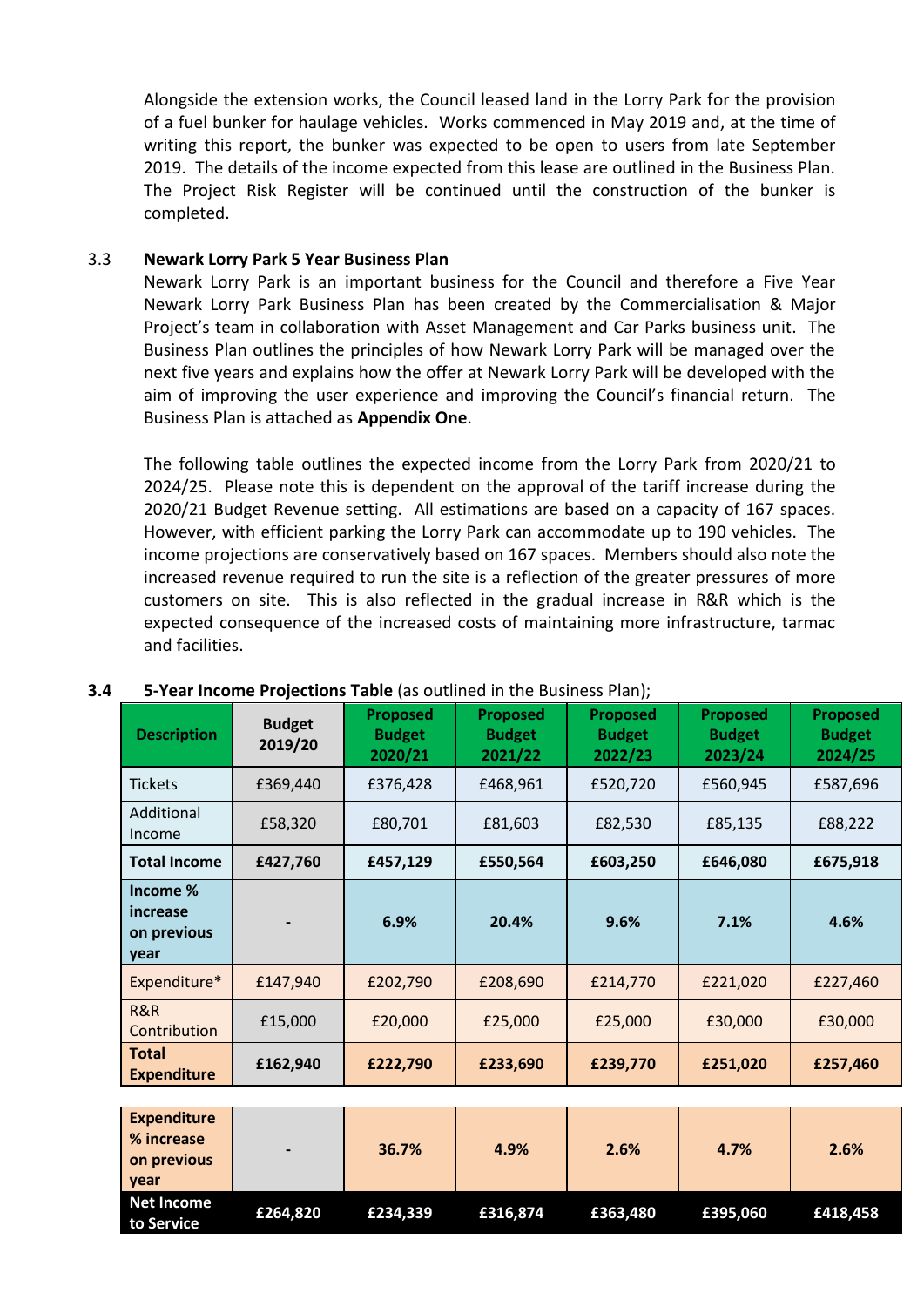| Minimum<br>Revenue<br>Provision<br>$(MRP)**$ | 9,905           | 21,749  | 21,749  | 21,749  | 21,749  | 21,749  |
|----------------------------------------------|-----------------|---------|---------|---------|---------|---------|
| <b>Net Income</b><br>to Council              | 254,915         | 212,590 | 295,125 | 341,731 | 373,311 | 396,709 |
| <b>Net Income</b><br>% Increase              | $\qquad \qquad$ | $-17%$  | 39%     | 16%     | 9%      | 6%      |

\* Security costs currently unbudgeted but to the value of £42,336.00 for 2019/20.

\*\*Represents the minimum amount that must be charged to the Councils revenue budget for financing of Capital Expenditure by borrowing.

## 3.5 **Newark Lorry Park Cafe**

Newark Lorry Park has recently been expanded and improved and these improvements are vital as they are directly connected to the proposed tariff increases. Therefore, in line with these improvements, work is being undertaken to redevelop the café to meet the highquality standard of the extended site. The plans to improve the quality of the café include:

- Refurbishment of the café (expand and improve the seating, install Wi-Fi etc.);
- Diversification of the food offer; and
- Extension of the opening hours.

These works are scheduled to be undertaken late in 2019. Following this, in order to ensure the continued quality of offer at the café over the long term, the cafe will be run through a contractor. The aim is for the opportunity for this contract to be tendered in Autumn 2019.

# **4.0 Equalities Implications**

4.1 No implications identified

### **5.0 Financial Implications Ref: FIN19-20/7911**

- 5.1 The figures included in paragraph 3.4 show an income to the Council £1.874m over the 5 year period. If trends had continued from 2018/19 into the same 5 year period, the overall income to the Council would have been approximately £0.9m lower at £1.015m.
- 5.2 The capital costs are estimated at the current time to be financed by borrowing. This will result in a charge to the revenue budget for the Minimum Revenue Provision (MRP) and this has been reflected in 3.4 using the revised scheme cost of £1.071m.

### **6.0 Community Plan – Alignment to Objectives**

- 6.1 The Lorry Park was invested in to improve the quality of the offer available on site. This allows a higher fee to be charged to the customer increasing the surplus achieved by the Council thus contributing to the objective "Generate more income, improve value for money and increase residents' satisfaction with the Council."
- 6.2 The expansion of the Lorry Park also aims to reduce the number of HGVs and Lorries parking 'off-street' in motorway laybys or roadsides in rural areas. This form of parking can be dangerous to other road users, is a nuisance to residents and encourages freight crime.